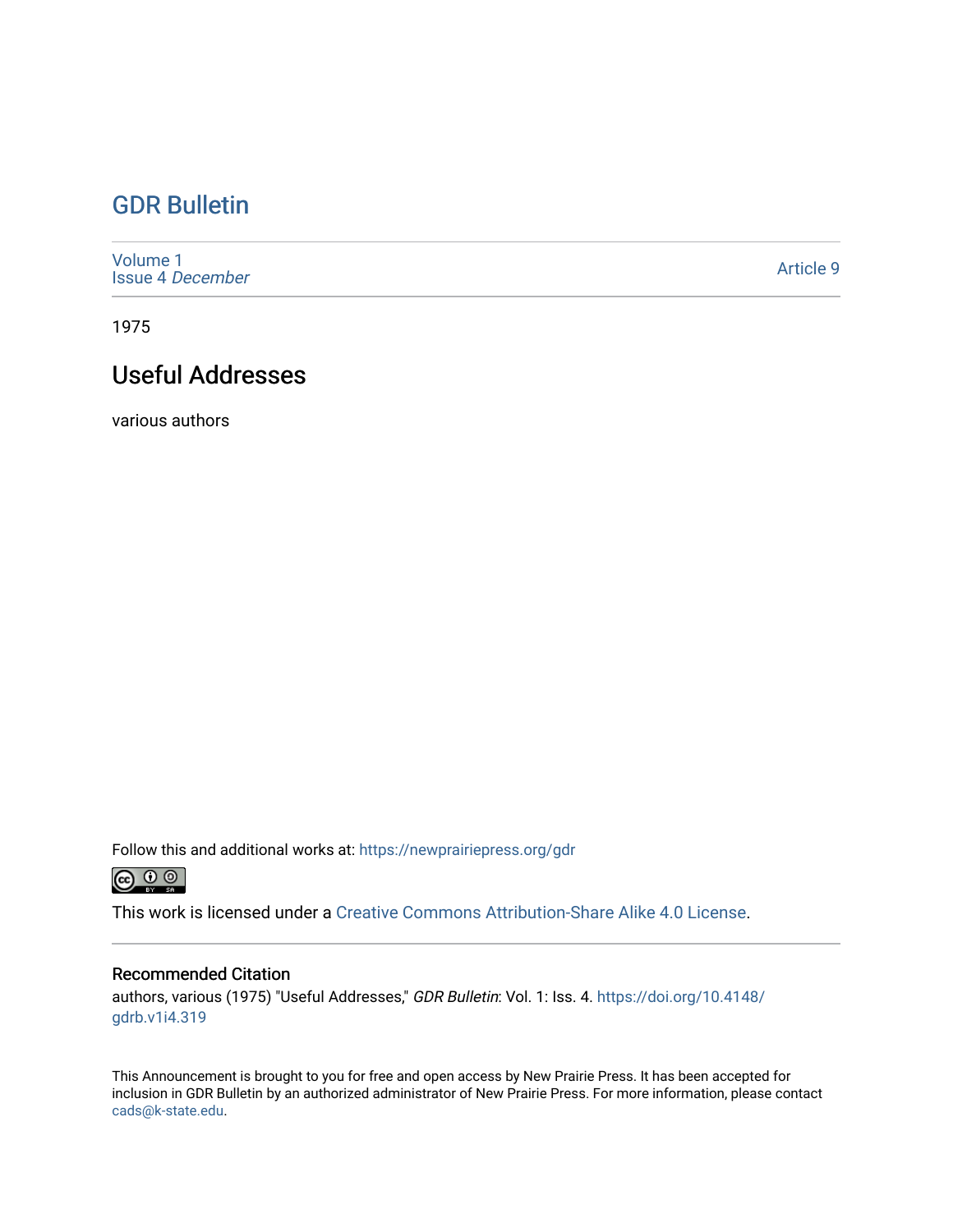play was an interesting example of epicdocumentary theater, with revolving stage, film (some of it with Russian sound), projections, and recorded music. The performance of Das Ende was informative, entertaining, and scenically diversified, thoroughly professional, though not great theater. The play has to do with the last ten days (April 10-20, 1945) of Hitler, with Bormann, Goebbels, Goering, Himmler, Eva Braun, and others, all well played by masked actors, in the Berlin "Bunker," and it is a light-heartedly macabre view of idiotic and pathological aspects of these Nazi leaders, against a background of "Lagebesprechungen," elegant festivities , commands, harangues, and impassioned speeches, it is also an exhortation to reflect on the progress made in the intervening thirty years. The decisive role of the Russian army in the defeat of Nazism and the role of the worker in the reconstruction of Germany is highlighted in two tableaux at the conslusion of the play.

After a pause following the Schatrow play Strahl's In Sachen Adam und Eva was played in the foyer, with the spectators seated at tables, most of them with a glass or bottle of good wine before them.

The Strahl play, a talk-show in the best sense, was performed on four small podiums which were situated here and there among the tables. On the largest of the podiums sat the young couple, Adam and Eva, who were seeking permission to marry, on another sat the judge and the "Protokollant, " on the other two stood the lawyer supporting the lovers' application and, toward the other side of the room, the lawyer opposing their candidacy, "die Gegenanwältin." An interesting account of the events leading to their decision to marry was elicited by the lawyers and searching questions about its advisability were raised. Finally, the spectators were asked to vote for or against matrimony and at this performance-the young people won their case! Following the performance, the actors sang some witty and provocative cabaret songs, and did it superbly.

> Gordon L. Tracy The University of Western Ontario

London, Canada

\*\*\*\*\*\*\*\*\*\*\*\*\*\*\*\*\*\*\*

# BIBLIOGRAPHICAL ITEMS NEEDED

Alan Weiss is trying to assemble a resource center to aid students in research on the GDR Eastern Europe in general, not necessarily of a literary nature. Send suggestions and contributions to him, John Abbott College , 16821 Hymus Blvd. , Kirkland, P. A. Canada.

# \*\*\*\*\*\*\*\*\*\*\*\*\*\*\*\*\*\*

# MORE BIBLIOGRAPHY WANTED

Don't forget that your friendly Bulletin can only be as useful a resource as you are willing to make it with your contributions of bibliographical items (not necessarily your own publications) to be shared with your colleagues. If everyone takes things out of the basket without putting in anything in return, it will soon be empty...

#### \*\*\*\*\*\*\*\*\*\*\*\*\*\*\*\*\*\*\*

# USEFUL ADDRESSES

# ARCHIVE ...

Das Institut für Sozialwissenschaften of the Freie Universität (1 Berlin 30, Babelsbergerstr.  $13/14$ ) has a large collection of material on the GDR, including obscure documents on cultural politics. It has also an amazing collection of National and Provincial newspapers, so that between the two archives, almost all presses can be found from 1945 to the present.

#### \*\*\*\*\*\*\*\*\*\*\*\*\*\*\*\*\*\*\*

# STUDENT TRAVEL PLANNING

The following important addresses for persons who might be interested in setting up a student travel program similar to that described by Robert K. Schulz in the last issue of the Bulletin were inadvertently omitted as a footnote to his discussion:

Ministerium für innerdeutsche Beziehungen, Bad Godesberg, Kölner Strasse 140;

Haus Inter-Nationes, Bad Godesberg, Kennedy . allee 90-103;

1